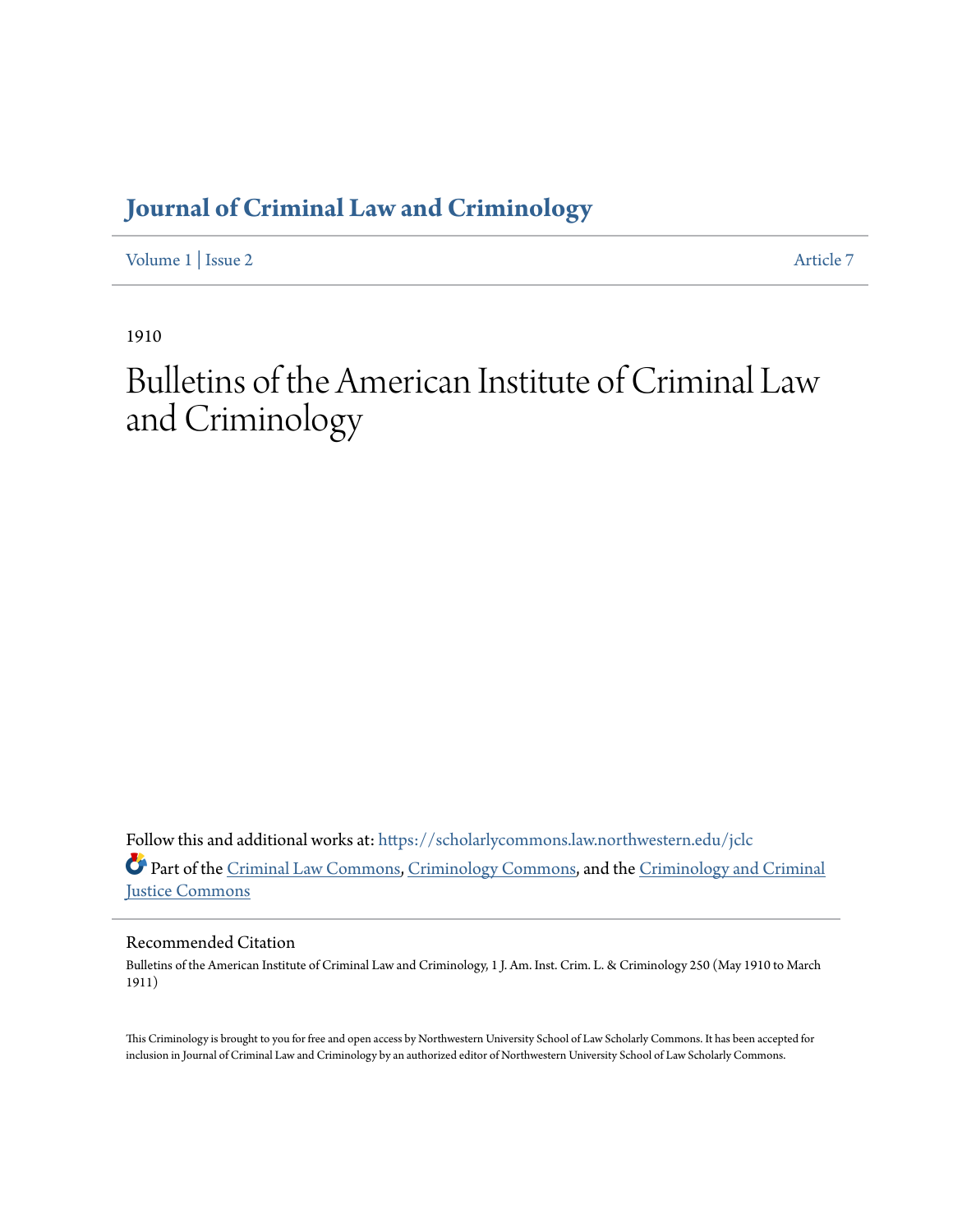# BULLETINS OF THE AMERICAN INSTITUTE OF CRIMI-NAL LAW AND CRIMINOLOGY.

# BULLETIN NO. 2, JANUARY, I9io.

REPORT OF COMMITTEE A: System for Recording Data Concerning Criminals.-"Investigation of an effective system for recording the physical and moral status and the hereditary and environmental conditions of delinquents, and in particular of the persistent offender; the same to contemplate, in complex urban conditions, the use of consulting experts in the contributory sciences."

Edward A. Ross, Madison, Wis. (sociologist), *chairman;* Horace M. Brown, Milwaukee, Wis. (physician); Arthur MacDonald, Washington, D. C. (anthropologist); Wm. Healy, Chicago, Ill. (physician); D. P. McMillan, Chicago, Ill. (psychologist) ; Harold N. Moyer, Chicago, Ill. (physician); F. Emory Lyon, Chicago, Ill. (criminologist); Harry Olson, Chicago, Ill. (judge); John L. Whitman, Chicago, Ill. (penologist).

# **A-** SYSTEM FOR RECORDING DATA CONCERNING CRIMINALS.

The general problem of studying the criminal and the causative factors of his career falls under three main heads-sociological, medical and psychological. These must be supplementary and interrelational if convincing work is to be done. The following system of recording data concerning criminals has been developed with the advice of numerous American authorities,<sup>1</sup> consulted personally by Dr. William Healy,<sup>2</sup> and has been suc-

'Full acknowledgment should be here made of the assistance rendered to Dr. Healy in working up the original plan for an examination of **de**linquents by the following men, among others, who were seen and many of whom, at the expense of much time, generously gave of their special knowledge on the various points involved:

Professor J. R. Angell, University of Chicago. Judge Baker, Juvenile Court, Boston. Professor Franz Boas, Columbia University. Dr. W. F. Dearborn, University of Chicago. Dr. H. H. Donaldson, Wistar Institute, Philadelphia. Dr. W. E. Fernald, Massachusetts School for Feeble-Minded. Dr. S. I. Franz, Government Hospital for the Insane. Dr. H. H. Goddard, New Jersey State 'Training School. President G. Stanley Hall, Clark University. Dr. Arthur Jelly, Boston. Arthur MacDonald, Washington. Dr. Adolf Meyer, New York. Professor Hugo Miinsterberg, Harvard University. Professor M. V. O'Shea, University of Wisconsin. Dr. W. T. Porter, Harvard University. Professor Josiah Royce, Harvard University. Professor E. C. Sanford, Clark University. Professor F. C. Sharp, University of Wisconsin. Dr. Boris Sidis, Boston.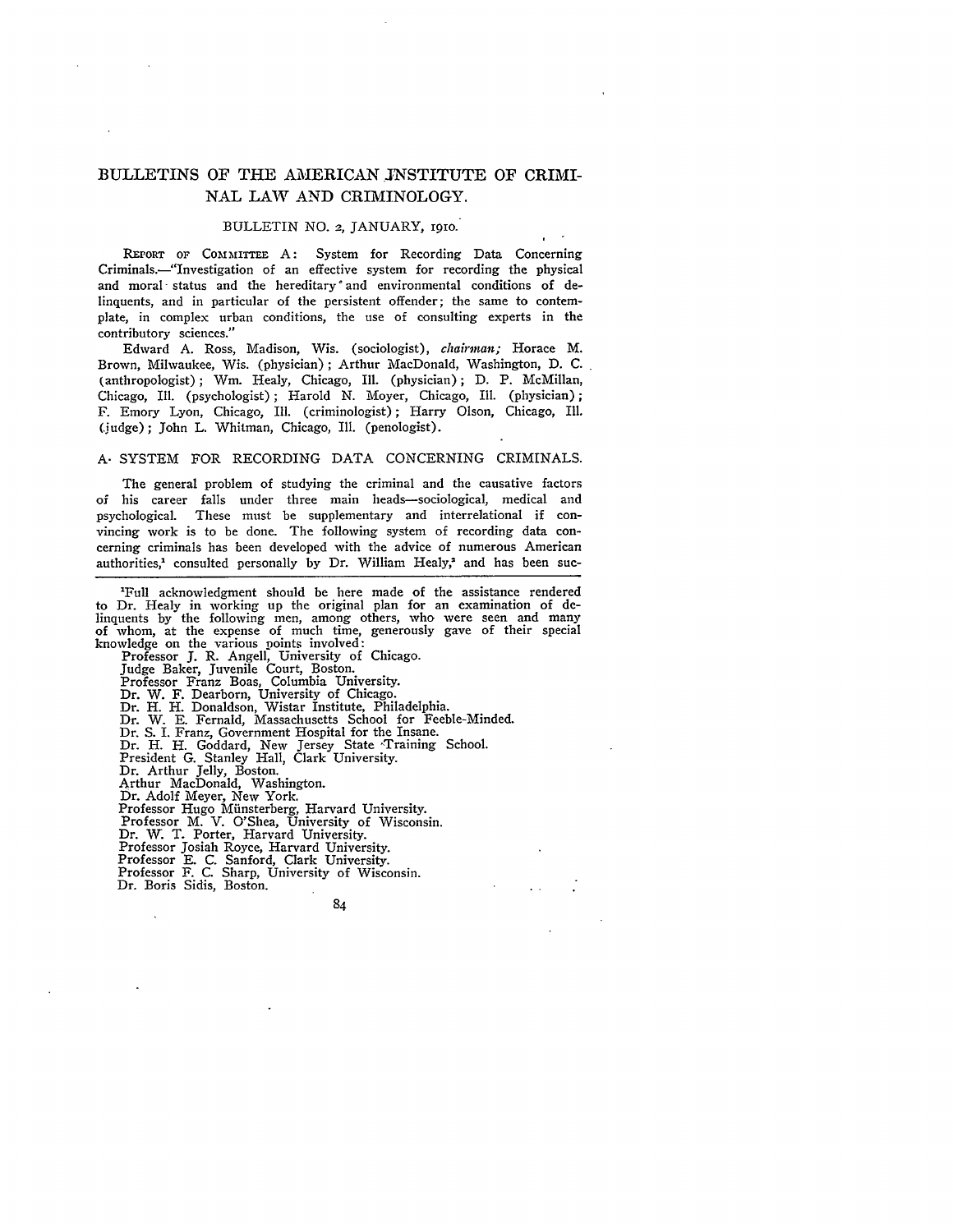cessfully applied for the last eight months in the work carried on by the Juvenile Psychopathic Institute of Chicago. The advantage of such work as may be done in connection with a trial court is obvious, both on account of the opportunity for gathering a large number of relevant facts and of getting corroboration of the same from relatives, neighbors and officers. How much in the way of reliable data can be obtained through investigation of incarcerated criminals is yet to be shown by competent workers, but even if the material is narrower in scope, it will readily fall into its proper place in the following system.

It is plain at first sight that all the numerous details of this system can only rarely be ascertained in any single case. Moreover, the details themselves have by no means equal value. Some of them have been included simply because they may develop negative evidence against theories already held by experts to be absurd. One of the aims, indeed, in compiling this system of records has been to include practically all the hypothetical foundations for the growth, in the individual of criminal traits. If the observer will bring to the examination the attention which a medical expert gives to one of his cases-surely a more than justifiable procedure-and gets the co-operation of the delinquent's family and friends, he will in the majority of instances be astonished at the explanatory light which he is able to throw on the offender's actions. Experience proves that families and friends show rational willingness, for the most part, to consult with a physician and psychologist and to leave no point unturned in an effort to get at the bottom of a situation which often has been their problem and sorrow for years. Such work as this system represents is no mere gathering of statistic's, but aims directly at diagnosis, prognosis and remedy-whether for a single individual, as when done in connection with a trial court, or for the general criminal situation, as when some investigation of many individuals is undertaken at a custodial institution.

The main divisions of the system are:

- I. FAMILY HisToRY-especially all aspects of heredity.
- II. DEvELOPMENTAL HisToRY-including antenatal conditions.
- III. ENViRONmENT.
- IV. CHARACTER.
- V. ANTHROPOMETRY-including photography.

VI. MEDICAL EXAMINATIoN-particularly from a neurologic and psychiatric standpoint.

VII. PSYCHOLOGICAL EXAMINATION.

VIII. PsvcHo-ANALYSIS-especially offender's own narrative.

The details to be ascertained under these heads are as follows:

Professor E. E. Southard, Harvard University.

Professor E. L. Thorndike, Columbia University.

Dr. F. L. Wells, Waverly, Mass. Professor G. M. Whipple, Cornell University. Professor L. Witmer, University of Pennsylvania.

Dr. F. **A.** Woods, Boston. Professor R. S. Woodworth, Columbia University

<sup>2</sup>[The report was mainly drafted by Dr. Healy, of the Committee.-Eds.]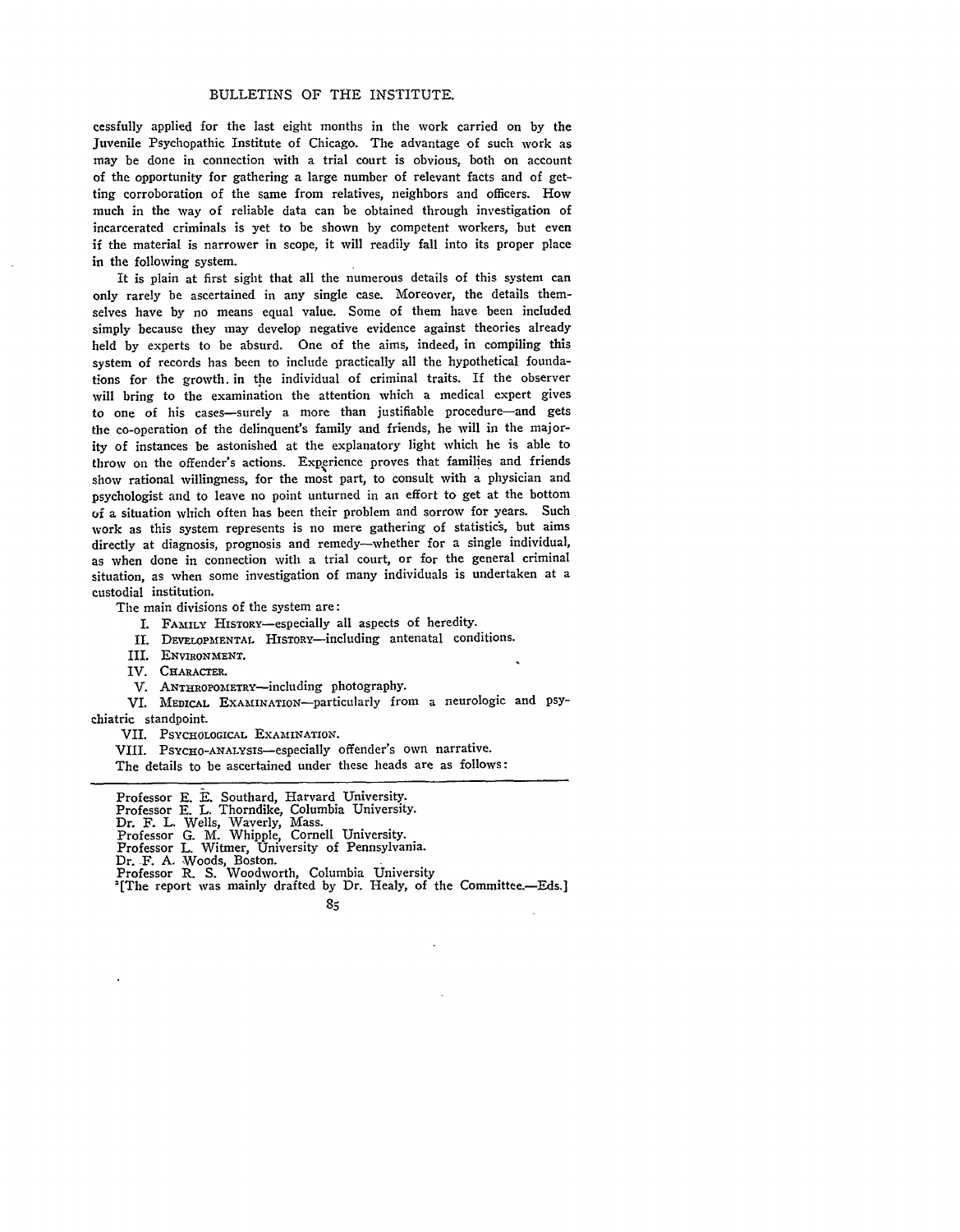$\mathcal{L}^{\text{max}}_{\text{max}}$ 

|                                                                                                                                                                           | FAMILY HISTORY.                                                                         |  |
|---------------------------------------------------------------------------------------------------------------------------------------------------------------------------|-----------------------------------------------------------------------------------------|--|
| Name.<br>Address.                                                                                                                                                         | Date.<br>Sources of information.                                                        |  |
| Age.                                                                                                                                                                      | Birthplace and race $\begin{cases} \text{father.} \\ \text{mother.} \end{cases}$        |  |
| Name of $\left\{\n\begin{array}{c}\n\text{father.}\n\text{mother.}\n\end{array}\n\right.\n\left.\n\begin{array}{c}\n\text{father.}\n\text{mother.}\n\end{array}\n\right.$ | Years in United States.<br>Language spoken at home.                                     |  |
| Are father and mother and mother and method.                                                                                                                              | Age at birth of this child $\begin{cases} \text{father.} \\ \text{mother.} \end{cases}$ |  |
| Are parents related?                                                                                                                                                      |                                                                                         |  |
| Occupation of father (a) before this child was born.<br>(b) contact with poisons.<br>(c) since this child was born.                                                       |                                                                                         |  |
| of mother (a) when a child.<br>(b) when older.<br>(c) during this pregnancy.                                                                                              |                                                                                         |  |
| (d) since this child was born.                                                                                                                                            |                                                                                         |  |
| Earnings per week                                                                                                                                                         |                                                                                         |  |
| father.                                                                                                                                                                   |                                                                                         |  |
| mother.                                                                                                                                                                   |                                                                                         |  |
| Earnings, how used.                                                                                                                                                       |                                                                                         |  |
| Other support of family.                                                                                                                                                  |                                                                                         |  |
|                                                                                                                                                                           |                                                                                         |  |
| *Siblings: Sex, age, order of birth, including, if possible, miscarriages.<br>Habits of father (a) alcohol before this child was born.                                    |                                                                                         |  |
|                                                                                                                                                                           |                                                                                         |  |
| (b) to what extent.                                                                                                                                                       |                                                                                         |  |
| (c) since this child was born.                                                                                                                                            |                                                                                         |  |
| (d) tobacco in excess.                                                                                                                                                    |                                                                                         |  |
| (e) bad sexual habits.                                                                                                                                                    |                                                                                         |  |
| (f) drug habitué.                                                                                                                                                         |                                                                                         |  |
| of mother (a) alcohol before this pregnancy.                                                                                                                              |                                                                                         |  |
| (b) during this pregnancy.                                                                                                                                                |                                                                                         |  |
| (c) since this child was born.                                                                                                                                            |                                                                                         |  |
| (d) tea and coffee in excess.                                                                                                                                             |                                                                                         |  |
| (e) tobacco.                                                                                                                                                              |                                                                                         |  |
| (f) drug habitué.                                                                                                                                                         |                                                                                         |  |
| Diseases of father (a) condition as child.                                                                                                                                |                                                                                         |  |
| (b) general diseases.                                                                                                                                                     |                                                                                         |  |
| (c) blind or deaf.                                                                                                                                                        |                                                                                         |  |
| (d) sexual diseases: syphilis and gonorrhea.                                                                                                                              |                                                                                         |  |
| (e) nervous and mental diseases: particularly convulsions,                                                                                                                |                                                                                         |  |
| epilepsy, periodic headache, neurasthenia, nervous                                                                                                                        |                                                                                         |  |
| prostration.                                                                                                                                                              |                                                                                         |  |
|                                                                                                                                                                           | (f) ever insane: diagnosis and length of attack.                                        |  |
| *A convenient term for brothers and sisters taken together.<br>86                                                                                                         |                                                                                         |  |

 $\mathcal{A}^{\mathcal{A}}$  .

 $\sim$   $\sim$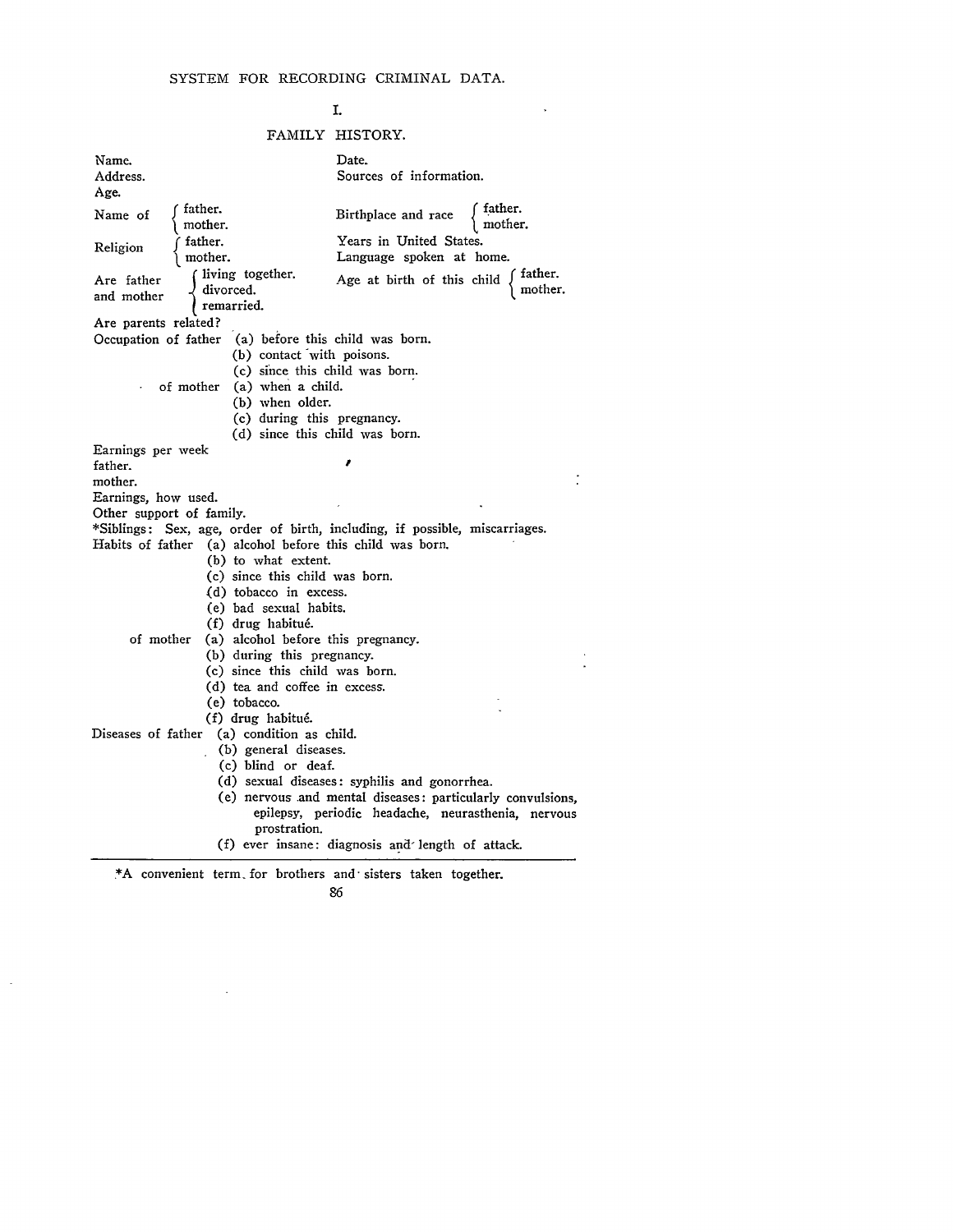(g) feeble-minded: grade of amentia.

(h) deformed.

(i) ever in hospital or sanitarium: for what.

of mother (inquiry as above).

- of grandparents-specify paternal or maternal.
	- (a) consanguinity.
	- (b) general diseases.
	- (c) nervous and mental diseases.
	- **(d)** ever in institution: for what.
- of uncles and aunts-specify paternal or maternal.
	- (a) general diseases.
	- (b) nervous and mental diseases.
	- (c) ever in institution: for what.

of siblings (a) general diseases.

- (b) nervous and mental diseases.
- (c) ever in institution: for what.
- Deaths. Father (a) age.
	- **(b)** cause.
	- Mother (a) age.
		- **(b)** cause.
	- Siblings (a) age.
		- **(b)** cause.
		- (c) miscarriages-especially with relation to time of birth of this child, to cause. **How** far along in pregnancy did they occur.

Longevity of grandparents-paternal and maternal.

Suicides in family.

Mental disposition and schooling: father (a) mental traits and talents.

- **(b)** mental peculiarities as child.
- (c) mental peculiarities as adult.
- **(d)** schooling.
- (e) ability to speak, read and write English.
- mother (inquiry as above).
- siblings (a) schooling.
- **(b)** mental peculiarities.
- grandparents, uncles, aunts

(a) mental peculiarities.

Relief received--public or private charity.

- Court or Institution record of father (a) what.
	- **(b)** when.
	- of mother (a) what.
		- **(b)** when.
	- of siblings.
	- of grandparents, uncles and aunts.
- Social station: (a) occupation or position of grandparents or other members of family.
	- **(b)** is tendency of family morally or socially up or down.
		- 87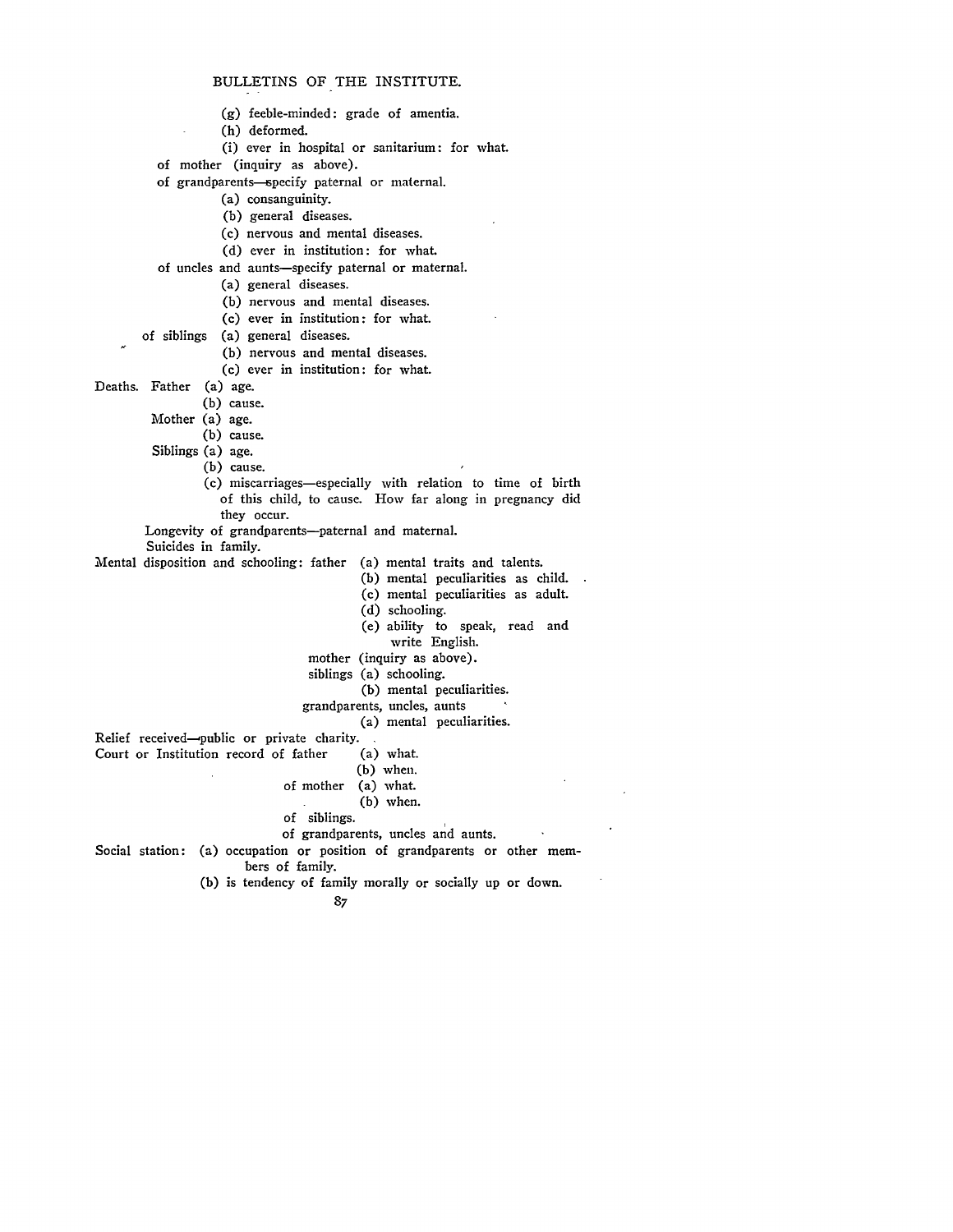# SYSTEM FOR RECORDING CRIMINAL DATA.

HEREDITY CHART, MODIFIED FROM THE ONE DEVISED AND USED BY DR. H. H. GODDARD.



Explanation of Symbols.

|                                                                                                  | To be placed outside the circle.                              |
|--------------------------------------------------------------------------------------------------|---------------------------------------------------------------|
| No data.                                                                                         | Usual biologic sign for male.                                 |
| Criminal.                                                                                        | Usual biologic sign for fe-<br>male.                          |
| Normal.<br>Alcohol-more than moder-<br>ate drinker.<br>Epilepsy.<br>Mental defective-all grades. | Born.<br>m Married.<br>Died.<br>L Tuberculous.<br>Syphilitic. |
| Insane.                                                                                          | Blind.                                                        |
| Grave sexual offender, male<br>or female.                                                        | Deaf.<br>$\checkmark$                                         |
| Miscarriage.                                                                                     |                                                               |
| Confirmed runaway or tramp.                                                                      |                                                               |
|                                                                                                  |                                                               |

 $\bar{\gamma}$ 

 $\ddot{\phantom{a}}$ 

 $\ddot{\phantom{a}}$ 

88

 $\hat{\mathbf{v}}$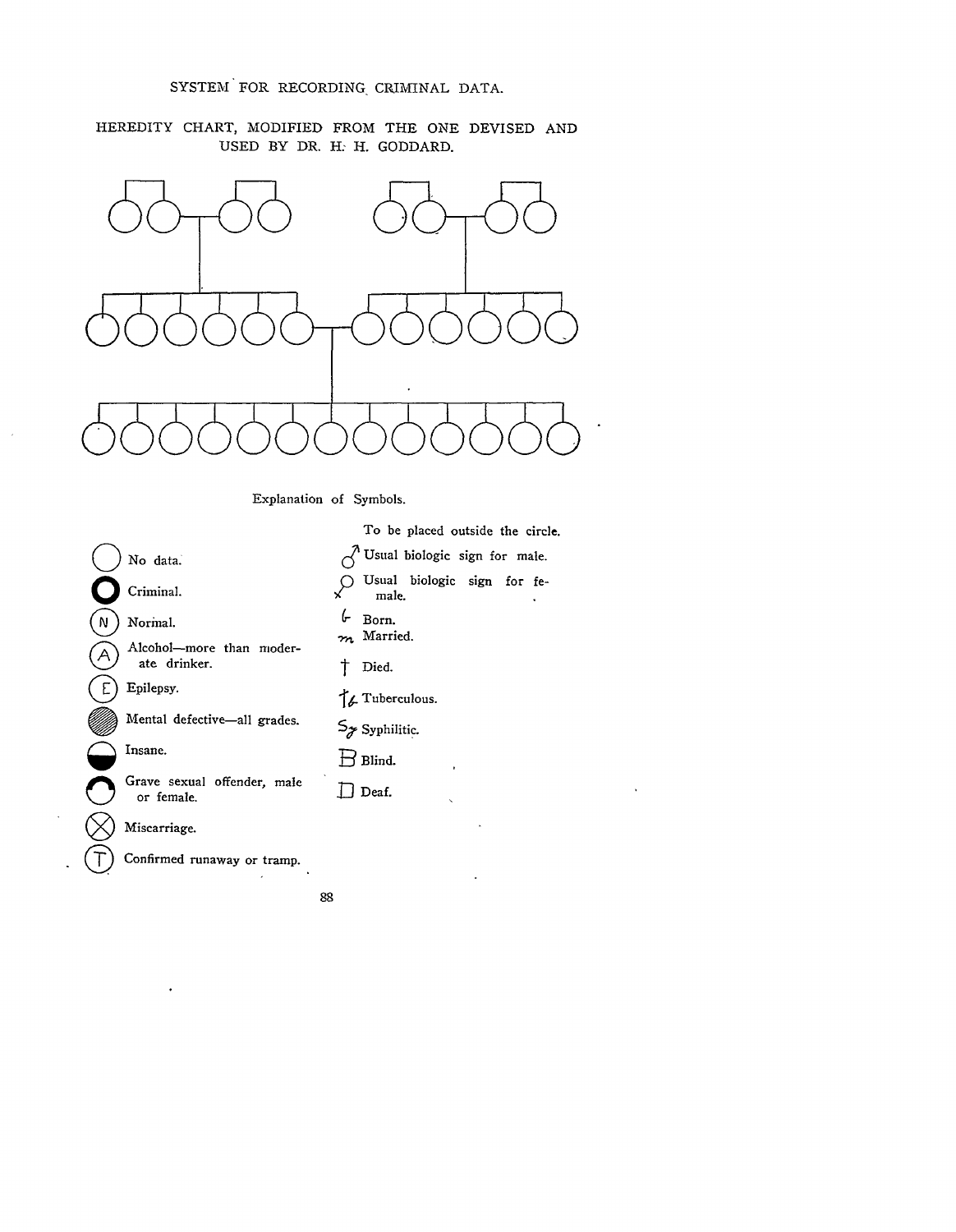$\sim$   $\sim$ 

 $\ddot{\phantom{1}}$ 

 $\circ$ 

t,





89

 $\bullet$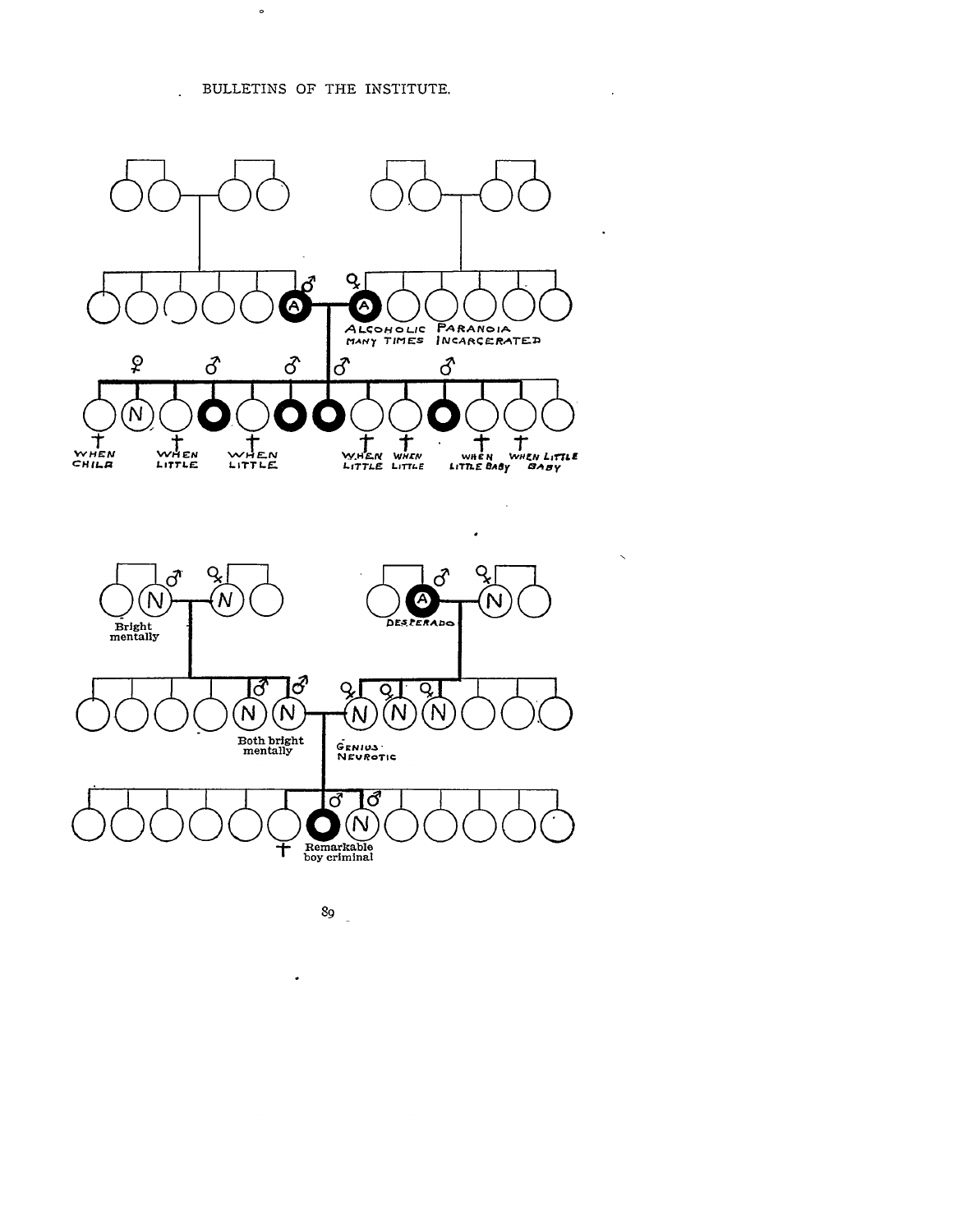

**6 ii . These II children** 'born within **i8** years-most of **them** still quite young.

#### II.

# DEVELOPMENTAL HISTORY.

Sources of information.

- Conception: (a) during year previous to conception was father or mother sick; under special stress or excitement; given to excess of alcohol or drugs.
	- (b) any feeling of sexual aversion by mother toward father.
	- (c) was conception peculiar, e. g., father or mother intoxicated or drugged.
	- (d) did mother desire this child.
- Pregnancy: (a) did mother have any disease during pregnancy-if so, full description is desirable.
	- (b) was abortion attempted.
	- (c) any pelvic disease or accident-such as uterine hemorrhage.
	- (d) any special worry or stress during pregnancy.
	- (e) any fright or shock.
	- (f) how much did mother have to work at that time.
	- (g) did mother have any so-called "maternal impressions"; if so, what effect does she think they had on her child.
	- (h) was child legitimate.

- Birth: (a) was labor specially long or difficult; if so, from what cause.
	- (b) were instruments used.
	- (c) was it difficult to get baby to breathe and cry.
	- (d) was there any deformity, especially of head.
		- (e) weight or size at birth.
			- **QO**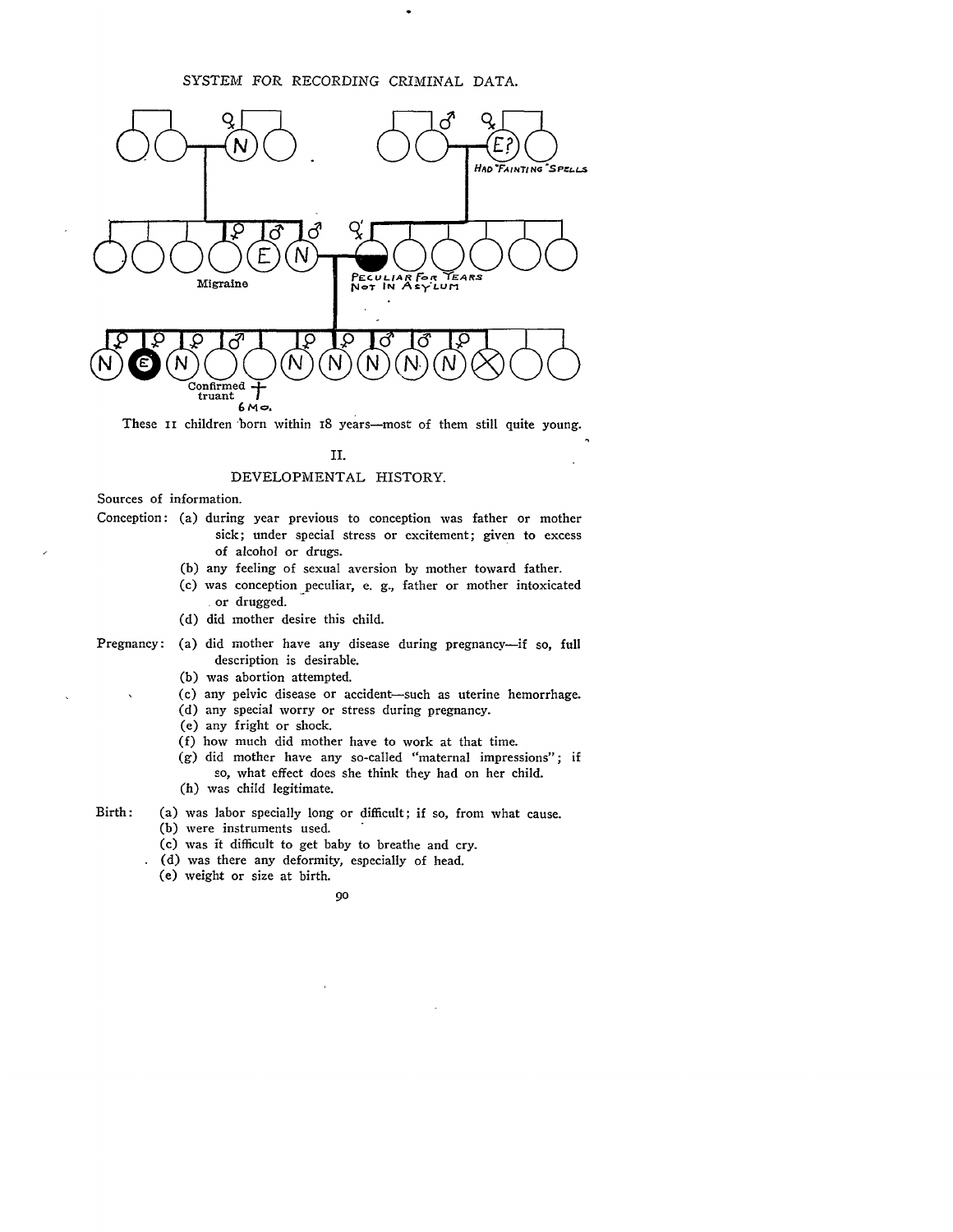Infancy: (a) did baby nurse-and for how long.

- (b) was vitality good.
- (c) how **fed** when weaned.
- **(d)** any rickets or other nutritional disease.
- (e) convulsions: when-how many-attributed cause-general description of attacks. (All this is very important.)
- (f) general diseases: when-what-severity.
- $(g)$  injuries: when-what-resultant disability.
- (h) deformity.
- (i) was anything unusual noticed about mind or body.
- **(j)** did infant see well.
- **(k)** did it grasp and hold things well.
- (1) how old when could first -crawl.
- (m) how old when first walked.
- (n) how old when could run well.
- (o) how old when began to talk.
- (p) was progress in talking normal.
- (q) when did first teeth appear.
- (r) comparison in these matters of development with others in family.
- Childhood: (a) vitality; nutrition.
	- **(b)** nervous condition.
		- (c) diseases; what-severity.
		- **(d)** injuries-especially to the head.
		- (e) enuresis-how long continued.
		- **(f)** night terrors.
		- (g) are remarkable dreams habitual.
	- (h) somnambulism.
	- (i) ever in hospital or institution-where-for what-how long.
	- **(j)** menstruation: when did it begin-regularity-any difficulty.

Habits during developmental period:

- (a) tea and coffee in excess-begun when.
- **(b)** tobacco, in what form-begun when-to what extent used.
- (c) alcoholic beverages; what-begun when-to what extent.
- **(d)** sexual habits; masturbation-begun when-how much; other sexual habits.
- (e) cocaine or other drugs; when begun-how much.
- **(f)** sleep; what time to bed-to rise-insomnia-if lies awake thinks of what.

III.

#### ENVIRONMENT.

Sources of information.

Birthplace. What places lived in.

What conditions during developmental period:

- (a) persons in family.
- (b) dwelling; number of rooms-sanitation-bathroom-cleanliness -sunlight.
- (c) neighborhood; tenements-saloons--dance halls--character of people-density of population.

#### OI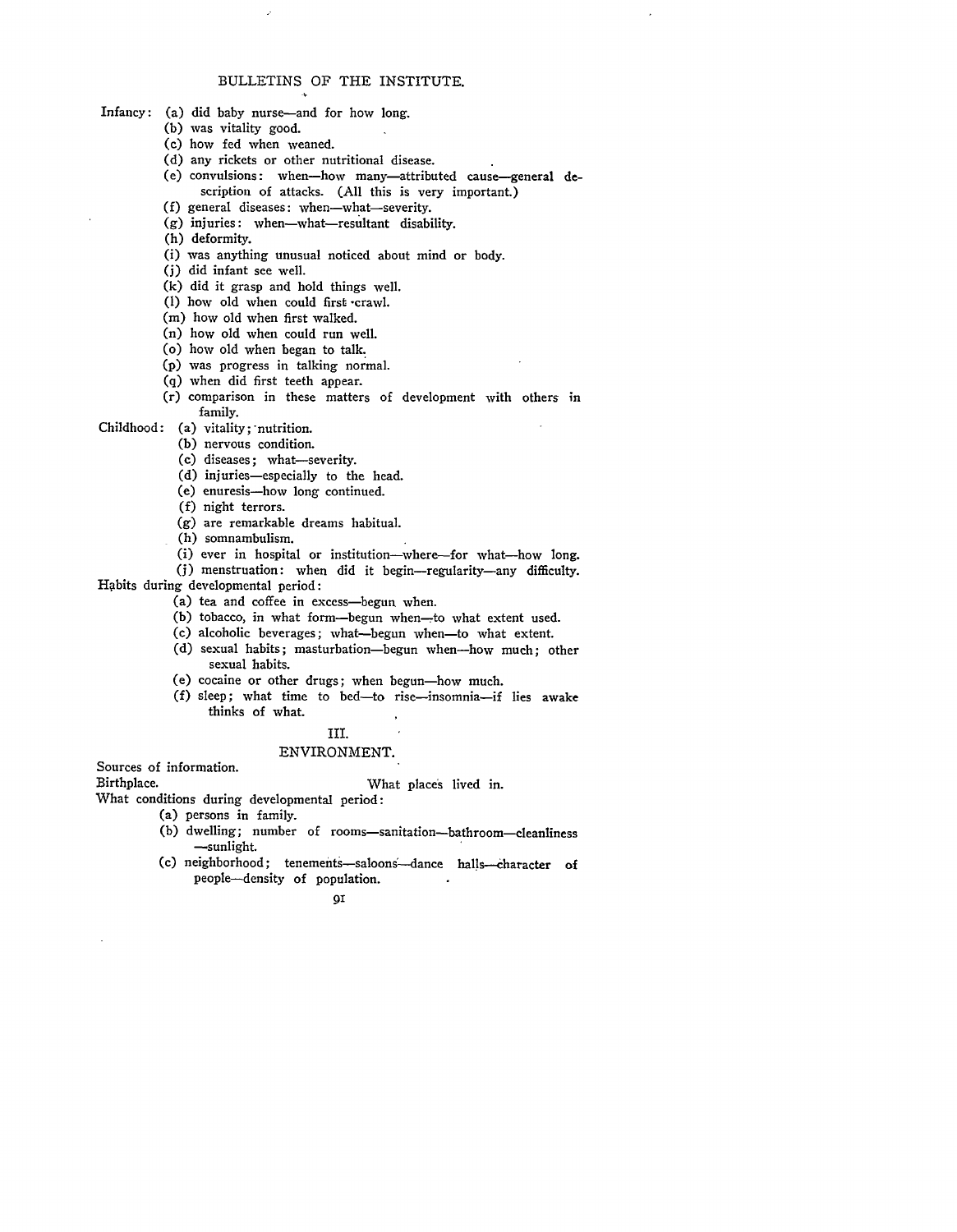# SYSTEM FOR RECORDING CRIMINAL DATA.

- **(d)** changes in residence; city to country or vice versa-emigration-possible effects on character.
- (e) vacations; where-effect of.
- (f) poverty; influence upon character of it.
- (g) clothes; kind worn and possible effect in producing delinquency.
- (h) recreation facilities (one special point to be noted, if city

child, did it live near a playground).

What conditions recently: inquiry much the same as above.<br>Family: (a) harmony in family.

- (a) harmony in family.
	- (b) influence by other members of family.
	- (c) rational attempt at home control.
	- **(d)** when child was mother away working.
	- (e) step parent; influence of.
	- **(f)** difference between care, neatness, etc., of this delinquent and other members of family.
	- (g) if adult, complete history of matrimonial and family experiences.
- Associations: (a) spends. evenings where.
	- .(b) character of associates.
	- (c) anyone with peculiarly strong influence.
	- (d) belong to gang; as leader or follower-what are activities of gang.
	- (e) belong to club; purpose of club.
	- (f) has delinquent a lover; character of-other lovers previ**ously.**
- Amusement: (a) theaters; how often-prefers what kind of plays or shows -vaudeville-moving pictures.
	- **(b)** dances; where-how often.
	- (c) saloons; amusements there besides drinking.
	- **(d)** athletics; to athletic shows-athletics personally practiced -how much-where.
- Church: (a) attends where-how often.
- **(b)** Sunday school; where-how often.

Other influential factors in environment:

#### IV.

#### CHARACTER.

Sources of information.

Schooling: (a) duration of attendance; why left.

- **(b)** grade reached.
- (c) public, sectarian or private schools attended.
- **(d)** knowledge of English; was foreign language used in the school.
- (e) much absence; why.
- **(f)** teacher's report; scholarship-deportment-general impression.
- (g) child's impressions of school.
- (h) studies; which was child best in or worst in.
- (i) was child ever regarded as subnormal; ever studied by a child study department.

 $Q<sub>2</sub>$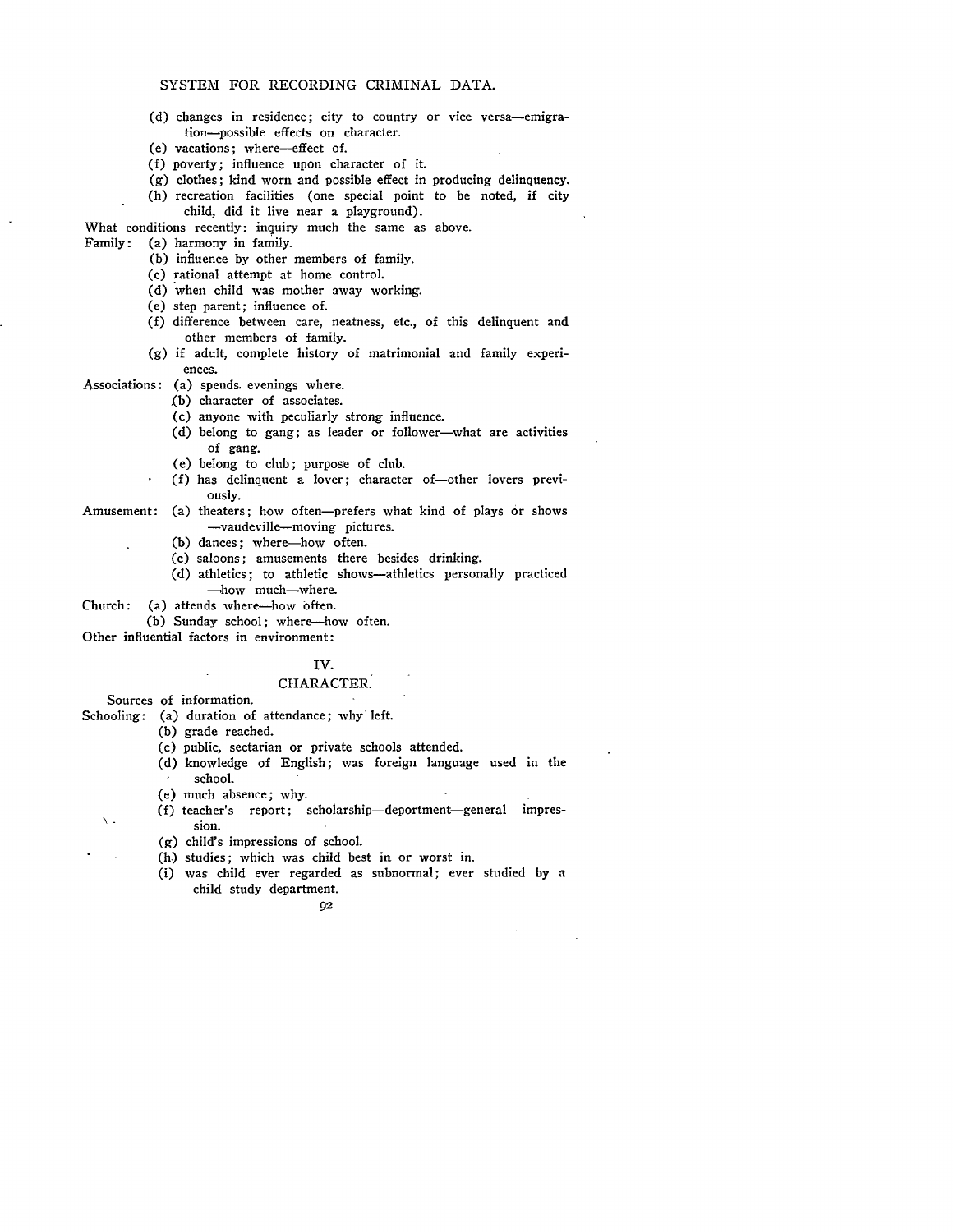- Occupation as child: outside school hours.
- Reading: (a) how much.
	- (b) what classes of books, magazines or newspapers.
	- (c) what variation in reading proclivities at different periods of life.
- Special talents: (a) for music
	- (b) for drawing.
		- (c) for tools; where instructed in manual training.
		- **(d)** for machinery.
		- (e) for athletics; specially good at what games-at swimming.
- Work: (a) work while attending school.
	- **(b)** regular work began at what age.
	- (c) what jobs or occupations.
	- **(d)** have changes been frequent.
	- (e) earnings at best and now.
	- **f)** hours of work.
	- (g) detailed occupation experiences, success, failure, vicissitudes.
- Behavior: (a) at home; treatment of members of family-support of family -are wages used for support of family-if unmarried, are wages used for support of parents or others.
	- (b) spends money wiseiy.
	- (c) contracts debts.
	- (d) gambles.
	- (e) pawns.
	- **(f)** treatment of animals.
		- (g) religious feeling.
		- (h) conduct in games.
		- (i) liar-to what extent.
		- (j) general characteristics of behavior, such as: industrious $shrewd$ -sly-trustworthy-seclusive-moody - apprehensive, etc.
		- (k) queer ideas about property, family, individual rights, religion, social institutions, etc.
- Habits: (a) tobacco in excess; for how long-what form.
	- (b) alcohol; begun when-what form-how much-easily affectedhow often drunk-actions when drunk.
	- (c) sexual habits; masturbation-begun when-how much; other sexual habits.
	- **(d)** drugs; cocaine, opium or other drugs.
	- (e) tea and coffee; if in excess.
	- (f) sleep; hours-insomnia.

Delinquencies: in all essential detail.

Cause of delinquency: in opinion of parents and others.

Probation: **how** long-under what conditions-effect of it.

Institution: nature of custody; training, occupation while there.

Attitude of delinquent: toward court, probation, institution, etc.

Efforts to help: what agencies have been interested in this delinquent before or after custody.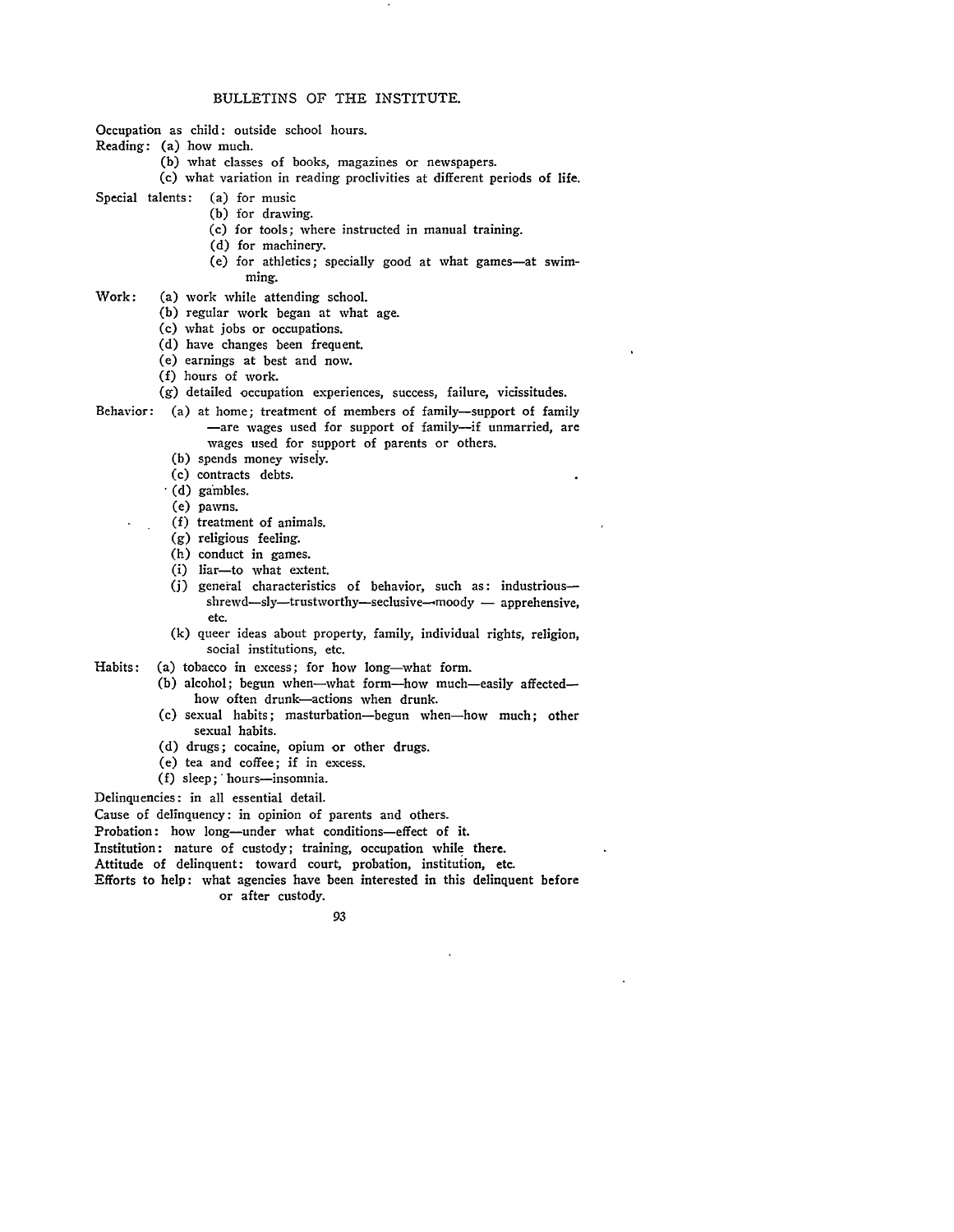# SYSTEM FOR RECORDING CRIMINAL DATA.

# **V.**

# ANTHROPOMETRY.

The high hopes of leaders of the anthropometric school of criminologists not having been fulfilled, especially with regard to our American 'population, the detailed work to be done in this field with prospect of valuable results is, according to our best authorities, decidedly limited. In study of the young offender, perhaps developmental tendencies are worthy of the most attention. To be especially noted are-Time of appearance of menstruation and its characteristics; Time of appearance of hair on the pubes and on the face; Time and degree of development of the breasts; Time and peculiarity of eruption of the various teeth; Studies of the growth curves of height and weight. In addition, and more particularly for all ages, are to be recorded: Complexion and color of hair; peculiarities of physiognomy; The well-known stigmata of degeneracy-especially those of head, ears, eyes, palate, teeth, hands and feet; Weight; Height; Chest size and capacity; a few careful measurements of the head, taking principally the circumference; the biparietal and antero-posterior diameters and allowing for or eliminating measurement of hair as much as possible; the sitting height if taken according to standard, has been suggested to be of value. Besides such determining of the status of the body and. its parts, tests and measurements may be taken of motor functioning-for example, the strength, precision and control of one hand in relation to the other.

Criminal characteristics are frequently not marked in photographs of a criminal's face taken in repose, and it has been amply proven that differentiation of even the feeble-minded from the normal cannot be made by a study of such photographs. It has been suggested that, since skillful observers frequently make diagnosis of these classes by studying motor phenomena, not only of the whole body, but of the face in action, that possibly some clue to the character and mental status of the individual might be gained by developing a photographic method of recording instantaneous impressions of, say, response in the facial expression to various intellectual and emotional stimuli. Moving film pictures have also been suggested for this purpose.

#### VI.

## MEDICAL EXAMINATION.

Family History (complete record under section i).

Personal History: special attention to convulsions, epilepsy, petit mal, sexual habits and diseases, alcoholism, excess of tobacco, drug taking, sleep.

Present Ailments:

- Examination: (aa) personal cleanliness-vermin, etc.
	- (a) weight.  $\cdots$   $\cdots$
	- (b) development.
	- (c) nutrition.
	- " (d.) deformity.
		- (e) attitude.
		- (f) expression,
			-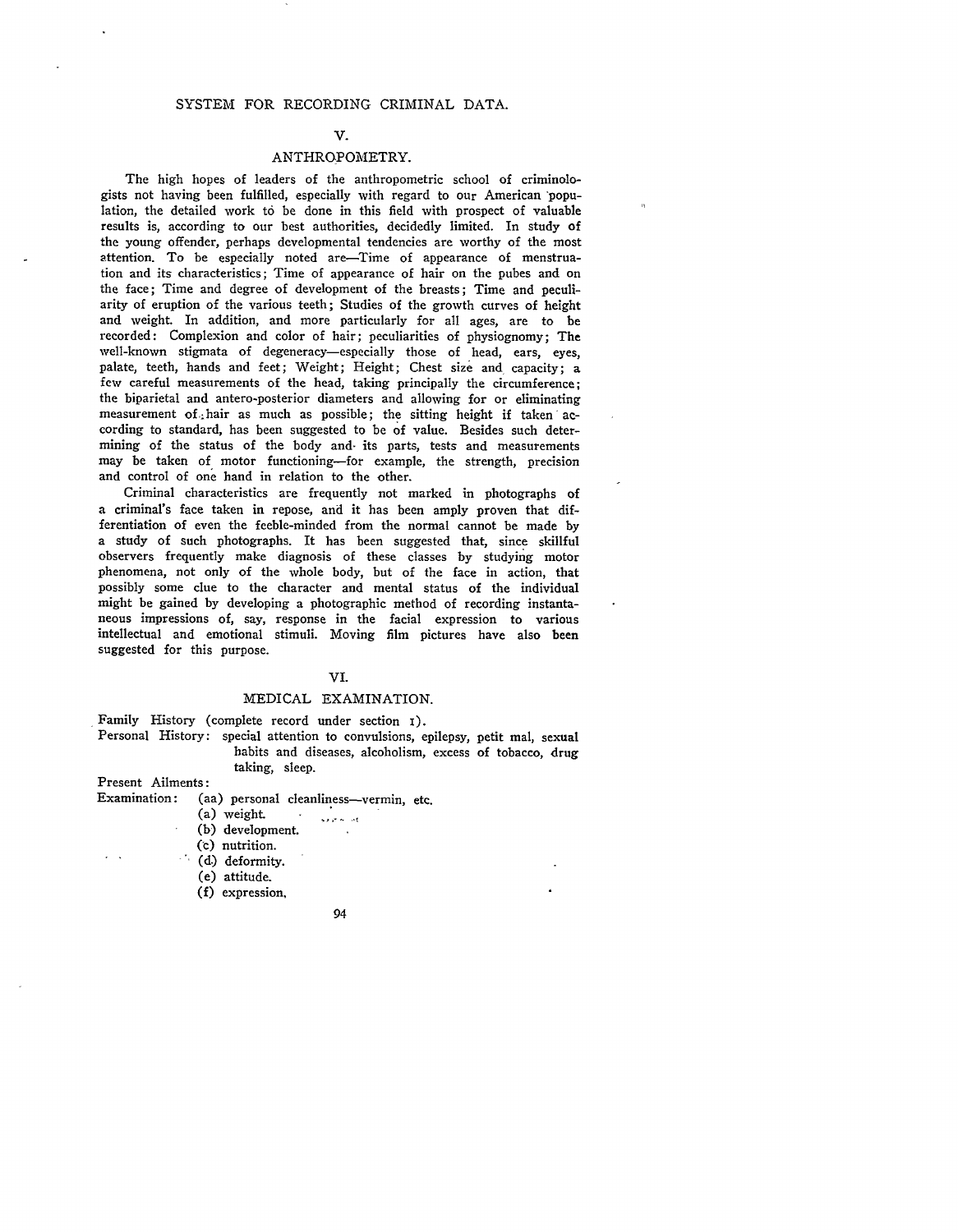**(g)** speech.

- (h) thyroid gland.
- (i) nose.
- **(j)** throat.
- (k) thoracic viscera; heart, lungs.
- **(1)** abdominal viscera.
- (m) teeth; special attention to Hutchinson teeth, carious and impacted conditions.

 $\overline{ }$ 

- (n) temperature-pulse-blood-urine.
- **(o)** genital organs.
- (p) trophic conditions; muscle-skin-bones.
- **(q)** functions of digestion, circulation, etc.
- (r) Mental (very important) **:**
	- (i) perceptions: hallucinations, illusions, clouding of consciousness, etc.
	-
	- **(2)** association processes.
	- (3) attention.
	- (4) judgment: delusions, orientation, etc.
	- **(5)** memory.
	- **(6)** emotions: many abnormal variations.
	- **(7)** abnormal physical sensations.
	- **(8)** physical control.
	- **(9)** mental control.
	- (io) moral control.
- (s) Cranial Nerves: I.
	- II. vision-visual fields-optic discs.
	- III, IV, VI, pupillary form and reactions-strabismus-ocular movements
	- -nystagmus-ptosis-diplopia.
	- V, motor-sensory.
	- VII, paralysis-tics.
	- VIII, hearing-subjective auditory disturbances.
	- IX, X, **XI,** XII.

(t) Sensory: (1) headache.

- **(2)** vertigo.
- **(3)** pain.
- (4) tactile sense.
- **(5)** temperature sense.

upper extremity.

- **(6)** joint sense.
- **(7)** vibratory sense.
- **(8)** parzesthesias.
- (u) Motor: **(I)**

 $\ddot{\phantom{0}}$ 

- **(2)** lower extremity.
	- **(3)** trunk.
		- (4) coordination.
		- **(5)** tremor.
		- **(6)** gait.
		- **(7)** tonicity.
			- **95**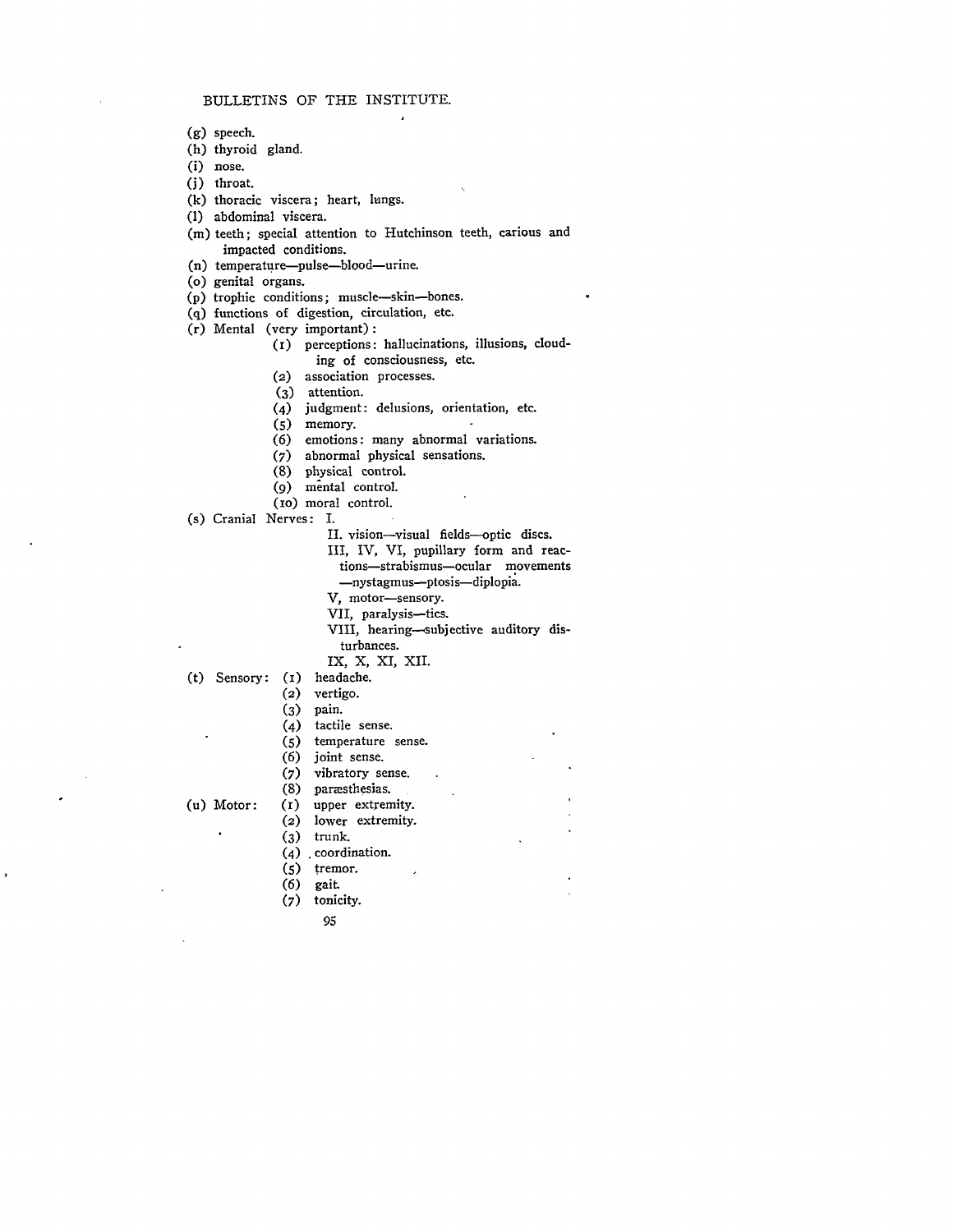**(v)** Reflexes: **(i)** conjunctival.

- (2) palatal.
- (3) pharyngeal.
- (4) abdominal-upper, lower, right, left.
- **(5)** cremasteric.
- **(6)** plantar.
- (7) jaw.
- (8) arm.
- (9) knee jerks.
- (io) ankle jerks.
- (ii) micturition.
- **(12)** defecation.

# VII.

#### PSYCHOLOGICAL EXAMINATION.

The development of any scheme of mental tests is as yet far from being complete or satisfactory, but a vast amount of highly enlightening information can be gained from the means already at hand. According to the best workers in the field, the use of elaborate apparatus and the establishment of a psychological laboratory as such is quite beside the mark. Much more important is development of a standard technic and establishment of accurate norms for the tests that are used. The main points to be estimated in regard to the individual are: (a) Native ability, apart from school training or environmental factors. (b) If subnormal, degree of subnormality; if aberrant, type and degree of deviation. Both should be particularly estimated with reference to the educability and the possibility of the individual being a source of danger to the community. (c) Formal education and its effect or lack of effect on the individual. (d) The mental content to be estimated in a general way by intelligent inquiry and perhaps by question tests to ascertain the range of general information.

It is to be hoped that in the near future the value of the tests for mentality which are now being tentatively used by workers in this field may be justly appraised, and the tests themselves be more widely published. Insufficient work, however, has been done in this as in many other branches of psychology, and the time is not quite ripe for putting forth valid conclusions.

#### VIII.

#### PSYCHO-ANALYSIS.

Many authorities have called attention to the great value of information that may be obtained by the modern methods of psycho-analysis. A record is kept of the individual's own words and peculiar expressions. He is urged to give a direct narration of his own career and of the causes which led him into delinquency-this to be supplemented by getting him to analyze out in detail such features of the narration as seem to be of the greatest interest. Anything that savors of cross-examination must be conducted in a most patient and mild manner, the whole idea being to get the fullest possible expression of the inner self. Plainly enough the results of this work will